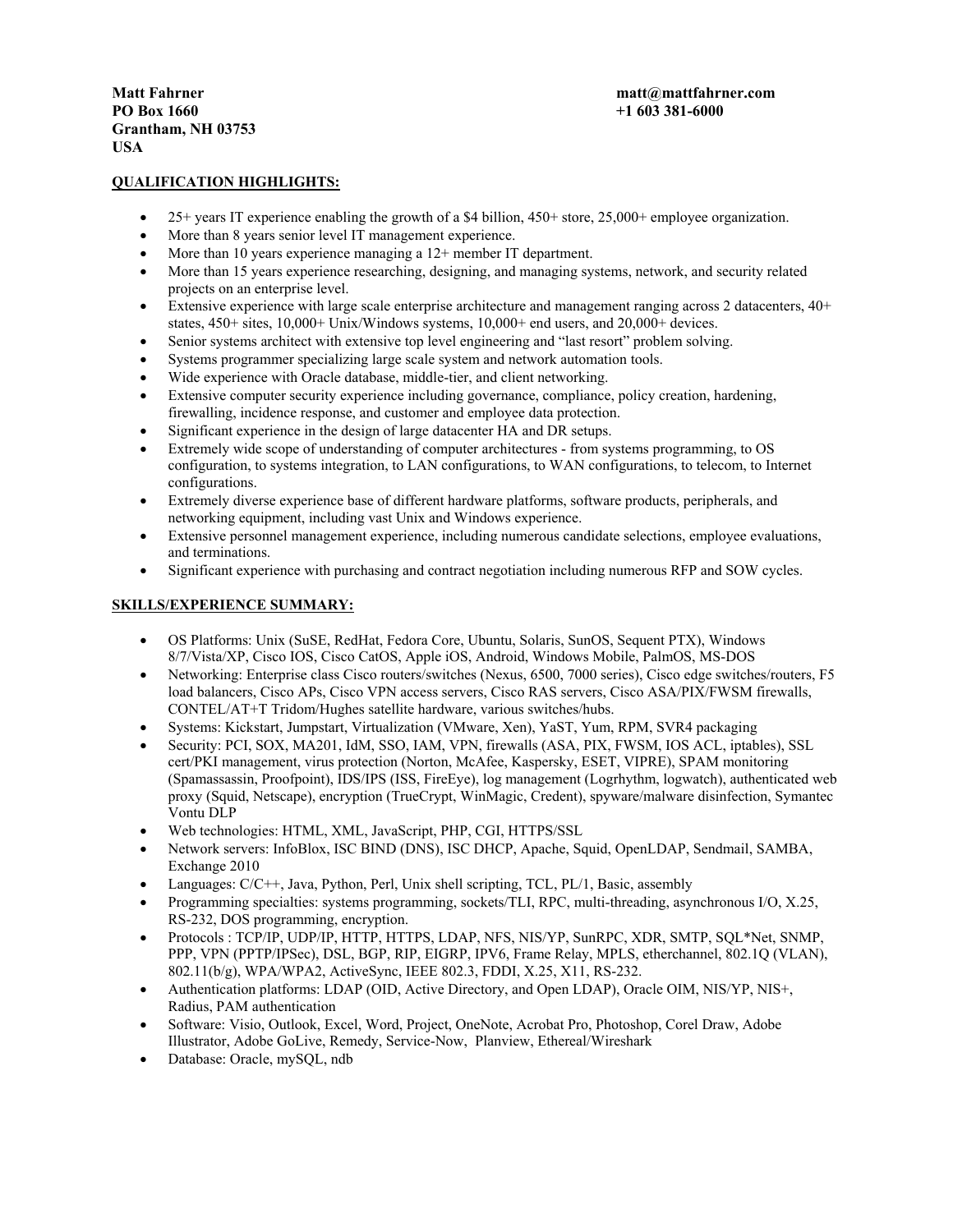# **SELECTED CAREER ACHIEVEMENTS:**

## **Management:**

- Member of senior IT management team.
- Work directly with both IT and business senior management on a daily basis.
- Drive or directly influence direction of numerous systems and other IT projects.
- $\bullet$  Managed the daily requirements 12+ employees for over 10 years including, hiring, salaries, time management, reviews, and interpersonal issues resolution.
- Managed networking and telecom for 2 major datacenters,  $400+$  sites,  $10,000+$  Unix/Windows systems,  $10,000+$ end users, and 20,000+ devices.
- Significant project management experience, including driving numerous mission critical projects with enterprise level exposure.
- Drive and/or regularly involved in product selection for IT security, networking, and systems.
- Involved in negotiation of numerous contracts and purchases.

## **Architecture:**

- Architected enterprise-wide network infrastructure both LAN and WAN.
- Disaster Recovery (DR) team architect.
- Evaluated payment switch selection and architected infrastructure implementation.
- Architected cookie cutter store system install infrastructure.
- Co-architected Identity Management (IdM) system, greatly simplifying account creation and maintenance and increasing security.
- Analyzed security infrastructure requirements and issues and presented executive plan to re-architecture our IT security department.
- Researched, analyzed, and selected enterprise mail and file archive product for litigation/discovery support and FRCP compliance.
- Evaluated use of Microsoft Sharepoint as replacement collaboration system.
- Provided technical direction in the selection of VMware over Xen hypervisor.

## **Networking/Systems:**

- Built first ever IP based corporate network from the ground up.
- Oversaw the expansion of networking, telecommunications, and systems infrastructure from a few Sun workstations in a single location, to over 10,000 systems in 450+ locations.
- Built a small team to a large network group able to support enterprise networking requirements.
- Oversaw multiple iterations of WAN and LAN technologies, migrating from earlier X.25 based networking, to satellite, to IP over frame relay, to MPLS.
- Extensive experience installing and configuring Internet connection services including literally installing Burlington's first ever Internet connectivity, registration of class B and class C networks, domain registrations, ASN registrations, redundant BGP setups, and SSL certificate management.
- Oversaw the implementation of multiple large scale corporate headquarter and warehouse LAN/WAN networking projects including required HA, telecomm, and disaster recovery (DR) setups.
- Drove implementation of VOFR and VOIP replacements saving the company millions in voice costs.
- Extensive experience debugging network issues using interface statistics, packet traces, and analysis tools.
- Co-designed and implemented secure wireless (WiFi) infrastructure including 802.1x authentication.
- Supported the networking, system, and security requirements of Oracle databases and software including SQL\*Net, Grid Control, RAC, Portal, Discoverer, Collaboration Suite, OID, OIM, and SSO.
- Literally thousands of system and networking installs on both large and small scale systems including disk setup (partitioning, RAID, mirroring, striping, etc.), kernel reconfigurations, user management, desktop setup, and cron maintenance.
- Created first ever store back office cookie-cutter server installs. Co-created current Linux back-office server and register installs utilizing RedHat, Fedora, and SuSE.
- Wrote multiple scripts to manage systems, both corporate and store, in bulk allowing secure data collection and patching of large numbers of systems in short windows.
- Built distributed "cron" solution to allow cron scheduling across all corporate Unix systems.
- Built first DNS, DHCP, NFS, and NIS frameworks.
- Integrated Windows technologies including Active Directory and CIFS shares.
- Co-created site wide sendmail based mail relay and aliasing infrastructure.